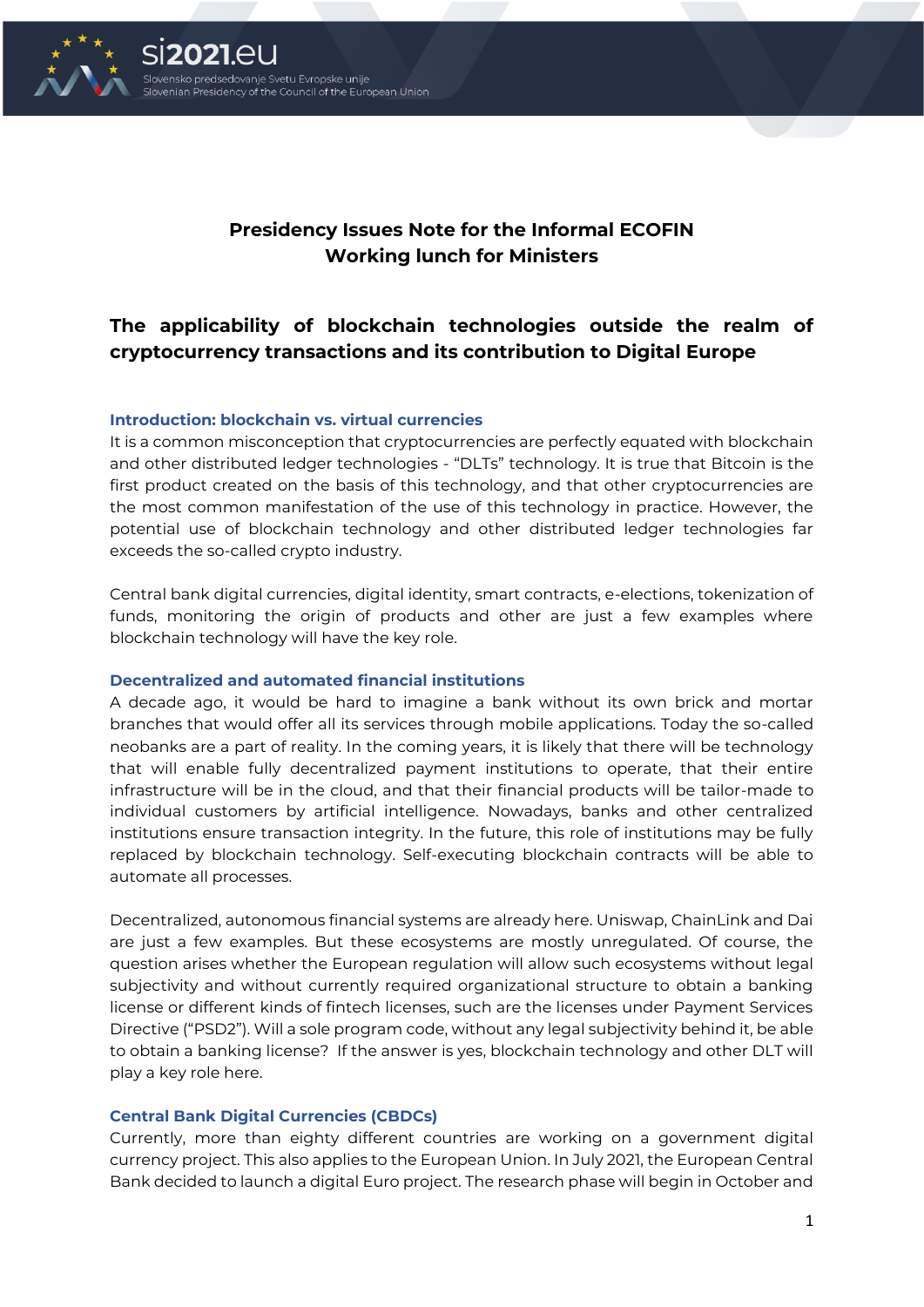will last for two years. In China, a pilot project for the use of the digital Yuan began as early as April 2020. In Bahamas, central bank issued their CBDC called sand dollar in October 2020. The possible introduction of the digital Euro (and other digital currencies of central banks) is likely to be the most concrete step towards a cashless society and innovations in FinTech sector.

CBDCs cannot be equated with cryptocurrencies as we know them today. The main difference is that the CBDCs will be centralized as they will be issued by the central banks. It is not yet clear at this time on the basis of which technology these digital currencies will be issued.

Blockchain technology itself was basically designed to transfer value in digital form. Bitcoin has proven that technology works and serves its purpose, and, at the same time, is safe for users. It is a more than a decade old technology that successfully solves the problem of the so-called double spending, and which, to date, has successfully withstood all attacks on its program code. And there have certainly been many of these attacks.

Certainly, public ("*permissionless*") blockchain platforms, due to various risks such as so called 51 % attack, are most probably not suitable as a basis for CBDCs. From a risk management perspective, private (*"permissioned")* blockchain-based technology solutions are more appropriate. South Korea, Hong Kong and Australia are already developing their CBDC pilot projects on various public and private blockchain platforms.

## **Digital identity**

The digital transformation of processes in society is moving in the direction of increasing online interactions between different stakeholders. Digital services are rapidly replacing analog services to a greater extent or even completely. In order to increase the efficiency of and trust in these services, and above all, to ensure greater integrity of digital services, it will be necessary to ensure an appropriate digital identity. The infrastructure for an identity that is a few decades old needs to be rebuilt and adapted to present and future digital reality.

The aim of the new identity infrastructure is to establish a digital identity that is decentralized and therefore not owned by a specific entity, freely available to the holder, interoperable between different digital platforms and that will provide the highest possible level of security. We are talking about the so-called self-sovereign identity ("SSI"). DLT as a technology which is essentially based on decentralization and security will certainly play an important role in the further development of digital identity.

Today, the world's largest technology companies are already working on the concept of SSI and its standardization. The development of this concept is also supported by the EU institutions through various programs. As part of the European Blockchain Service Infrastructure ("EBSI") initiative, which is also initiated by the European Commission, a project is under way to develop the European Self-Sovereign Identity Framework ("ESSIF").

## **Asset tokenization**

Asset tokenization is the process of transferring rights attached to a specific asset to a digital token. Thus, assets that can be in materialized (real estate, movable property) or dematerialized (intellectual property rights, financial instruments) form can be transferred to a digital system operating on a DLT platform. Furthermore, transactions of such tokens are secure and transparent.